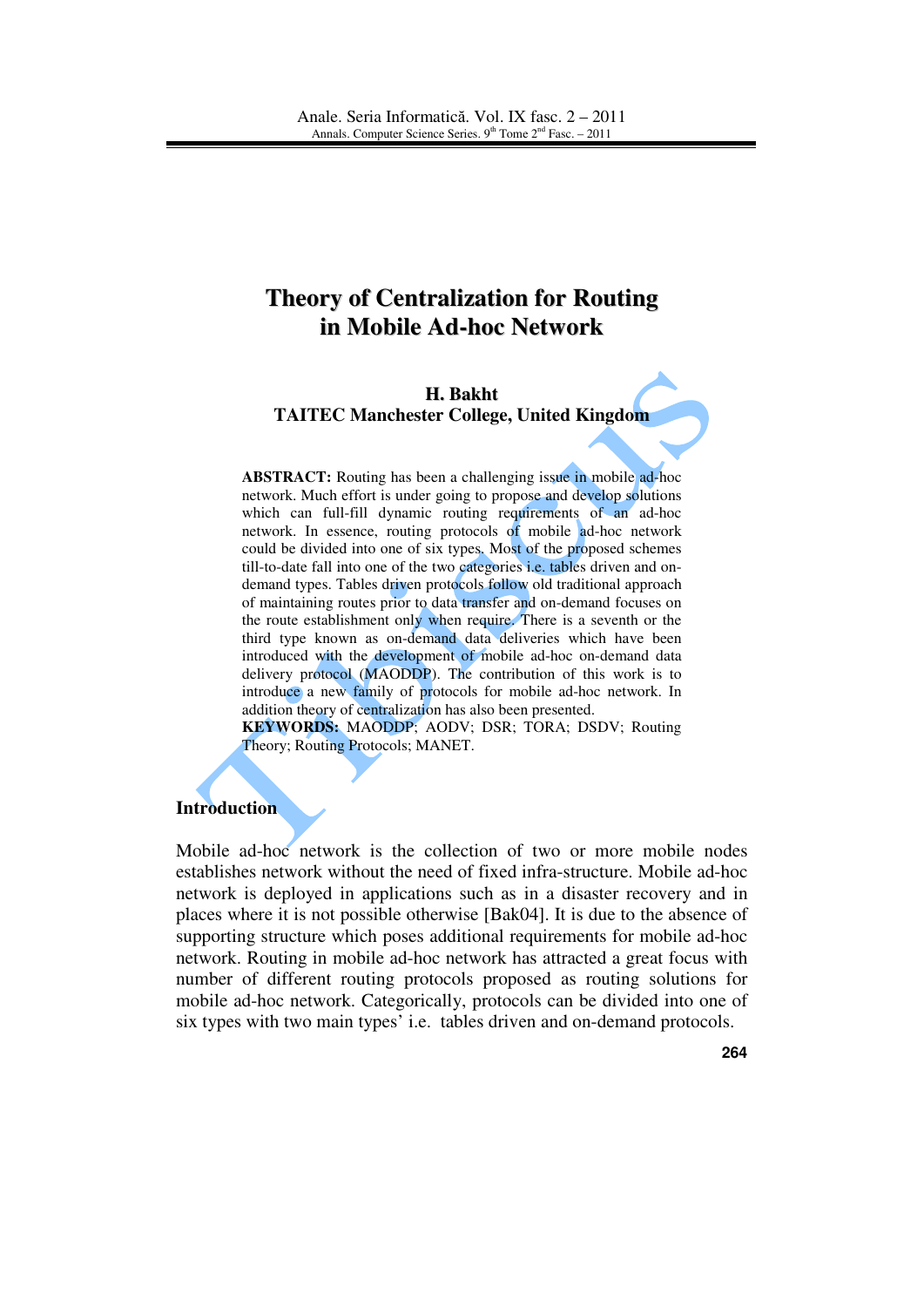Recently a new type known as on-demand data delivery has been introduced. Mobile ad-hoc on-demand data delivery protocol (MAODDP) has been taken as the first protocols which fall into this category. The key feature of protocol belongs to on-demand data delivery type is the route establishment and data delivery simultaneously at the same time. MAODDP foundation is based on theory of centralization which is described in the later section of this paper. The contribution of this paper is to introduce a new protocol family of mobile ad-hoc network. In addition, an overview of theory of centralization is also presented. In this context, this work has been organized as follows. In section 1, a discussion on the relative benefits of new category with respect to the previously reported schemes is presented and in section 3, conclusions and future work is presented.

# **1. Discussion**

Routing is one of the challenging issues in mobile ad-hoc network. Existing protocols for ad-hoc network can generally be categorized into pro*-*active and re-active protocols types. It is a well known fact that most of these protocols have certain weaknesses. Some of the main problems include Limitation: Most of the well known protocols in this area are limited to a particular scenario i.e. does not perform well in all environments; Lack of analytical studies: not sufficient work has been conducted to evaluate their performance with respect to other techniques of similar types. Moreover, proposed schemes focus on routing without considering their affects on some other routing relates issues [BMA04].

In the past routing in mobile ad-hoc network is achieved through traditional pro-active approach. An example of such kind is Destination sequence distance routing protocol (DSDV) [WKD04]. DSDV uses distance vector shortest-path routing as underlying routing protocol. It has a high degree of complexity in link failure, detection and additions. It is known that the maximum settling time is difficult to estimate in DSDV. In addition, DSDV does not support multi-path routing.

Fluctuation is one other problem of DSDV. In some simulation studies, DSDV is much more conservative in terms of routing overhead but due to link breakages are not detected quickly more data packets are dropped. Specification of DSDV is silent on security. DSDV assumes all nodes are trust worthy and cooperative. Therefore, if the false sequence has been established the attacker will continuously send out new packets and more hosts will be cheated .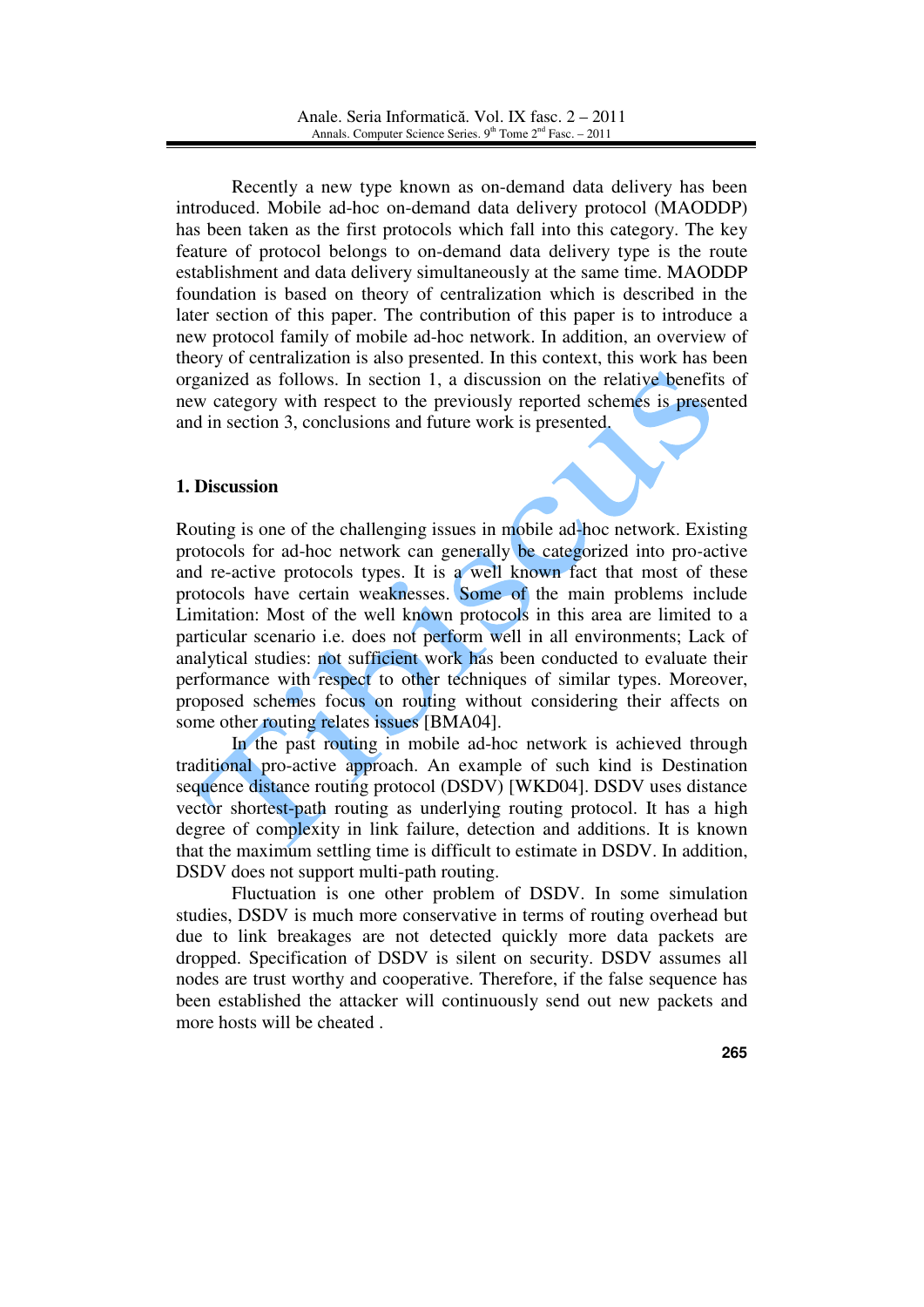One other dominant class of routing family is reactive type. Ad-hoc on-demand distance vector routing (ADOV); Dynamic source routing (DSR) and Temporary ordered routing algorithm (TORA) are some of the known on-demand routing protocols. Similar to their counter part, ondemand routing does have their own weaknesses.

AODV follows on demand approach uses periodic broadcast to track neighbouring nodes similar to tables driven protocols [PR99]. Such control packets however cause network overhead. In AODV a route has to discover prior to data transfer. This initial search latency could slow down its operations and thus makes it quite unsuitable for interactive applications. In essence, the quality of path is discovered only during setting up the path. This quality of path is monitored by intermediate nodes at the cost of additional latency and overhead.

AODV requires symmetric routes as it cannot utilize routes with asymmetric links. Mobile nodes in AODV maintain routes that are needed. Nodes use this information to reply to route requests. It could result in uncontrolled replies leading to network overhead and unnecessary consumption of available resources.

DSR [JMB01] is not designed to track topology changes occurring at a high rate. DSR is based on source routing requiring considerably greater routing information. In DSR a route is discovered prior to the actual communication. Quality of path is not known prior to route discovery. This quality of path is monitored by intermediate nodes at the expense of additional latency.

Route discovery and maintenance are considered as two main sources of bandwidth consumption [Bak10a]. It could be reduced in DSR using intelligent caching techniques at the expense of memory and CPU resources. The remaining bandwidth consumption is due to source route header in packet. This overhead cannot be reduced by techniques outlined in protocol specification.

Scalability due to source routing is an issue in DSR. Mobile nodes use routing caches to reply to route queries. This results in an uncontrolled replies and repetitive updates in hosts caches. Therefore, as network grows, control packets and message packets also increase in numbers. This could limits DSR performance after some time in an active session.

TORA is one of the largest and complex protocol requires extra memory for routine operations [Bak10b]. Each node maintains a structure describing node's height and status of all connected links per connection supported by the network. TORA requires each node to be in constant coordination with neighbouring nodes to detect topology changes. Therefore

**266**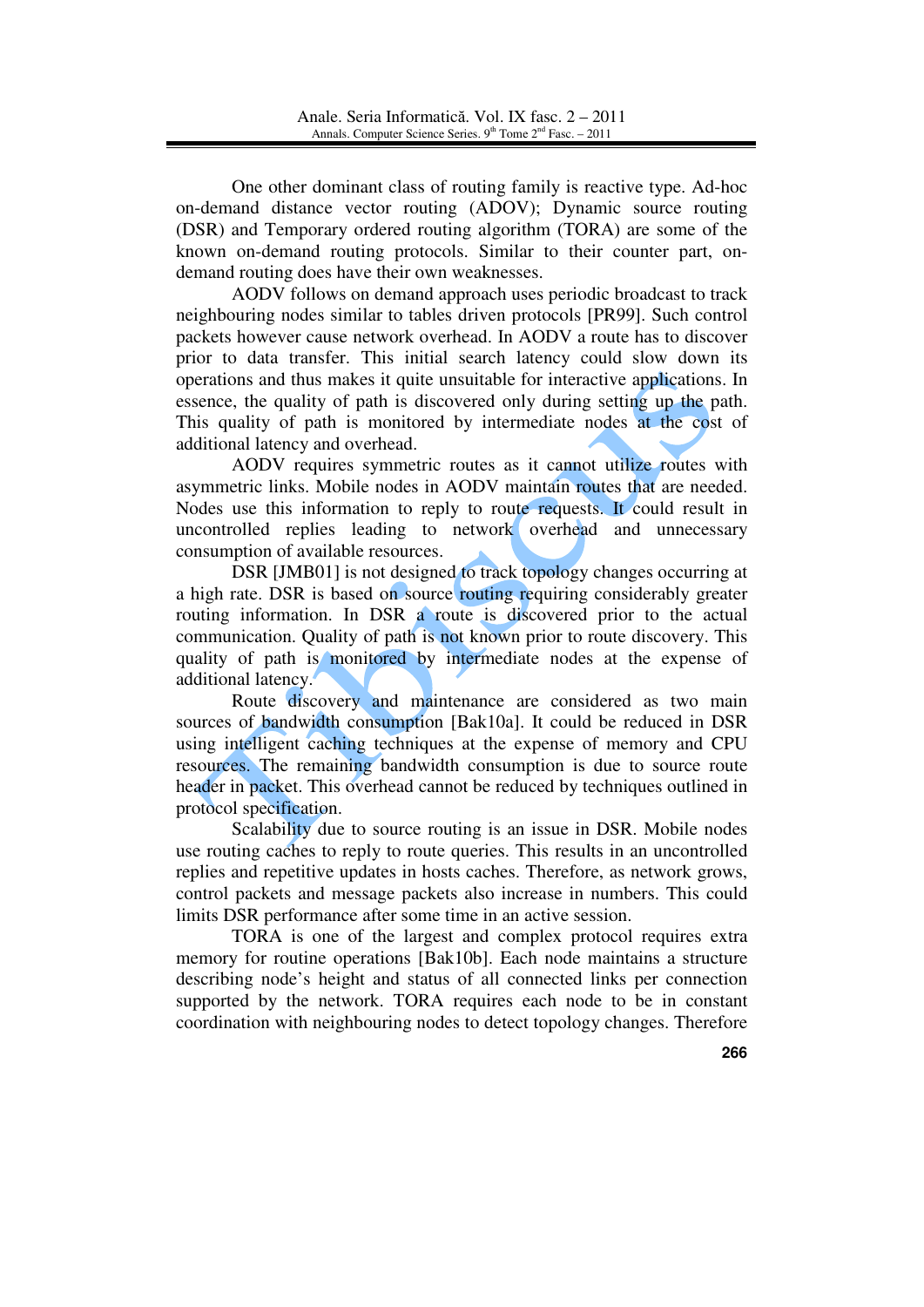coverage in TORA, requiring high bandwidth and CPU requirements. TORA not only require bi-directional links and a link-level protocol but also depends on correct and in-order transmission of all packets, which is regarded as one of its main weakness.

TORA uses internodal co-ordination similar to count-to-infinity problem in tables driven protocols. In such a case, there is a potential for oscillations to occur when multiple sets of coordinating nodes are concurrently detecting partitions, deleting routes and building new routes based on each other.

ZRP limits the proactive overhead to only the size of the zone. It also limits reactive search overhead to only select border nodes [HP99]. Potential inefficiency may occur when flooding of the RREQ packets goes ZRP can provide a better solution in terms of reducing communication overhead and delay. However, this benefit is subjected to the size and dynamic of a zone. ZRP does not provide an overall optimized shortest path if the destination has to be found through IERP. Moreover with the increase of network size ZRP could create unpredictable large overhead. In ZRP each path to a destination may be suboptimal which means that each node will have higher level topological information. Therefore, it poses a higher memory requirement and an extra burden on the network resources.

Clustering algorithm introduces additional overhead and complexity in the formation and maintenance of clusters [HP99]. The disadvantage of having a cluster head scheme is that the frequent cluster head changes can adversely affect routing protocol performance as nodes are busy with cluster head selection rather than packet relaying. Cluster head table also pose additional requirement to the memory.

CGSR use distance vector shortest-path routing as the underlying routing protocol. It has the certain degree of complexity during link failure and additions. In CGSR cluster heads and gateway nodes have higher computation and communication load than other nodes. The network reliability may also be affected due to single points of failure of these critical nodes. Hence instead of invoking cluster head reselection every time the cluster membership changes clustering algorithm is introduced.

MAODDP can utilize routes with asymmetric links between nodes and do not require symmetric links like in some on-demand protocols. MAODDP does not require update packets. Mobile nodes in MAODDP maintain better status position. Thus, nodes are in more comfortable status to switch into sleep mode. In absence of some known controls packets, MAODDP can offer faster data communication without burdening available

**267**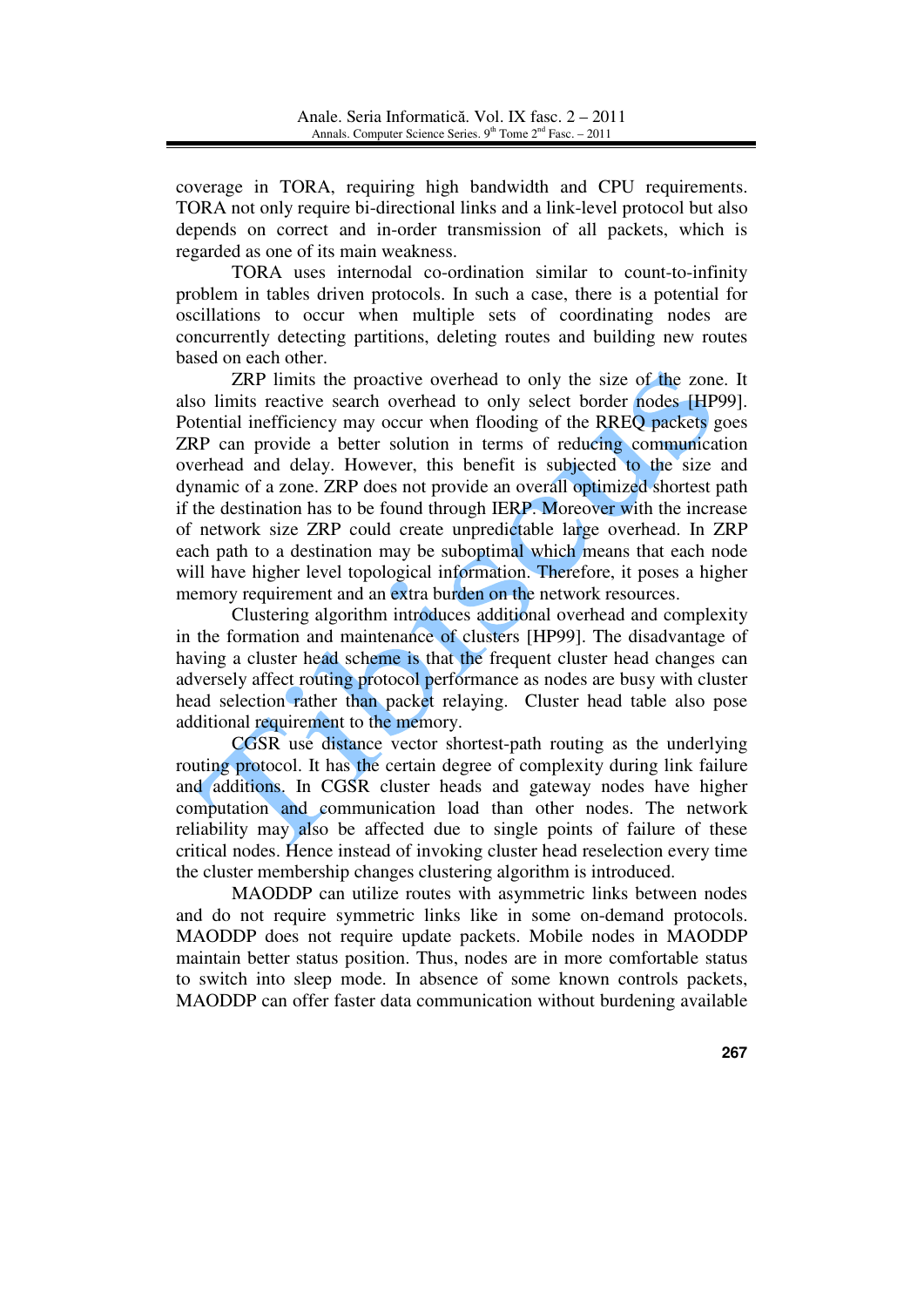resources [BMA02]. In addition, achieving real time communication is more realistic in MAODDP then on-demand routing protocols.

On-demand protocol following source routing requires greater routing information as compared to MAODDP. In such on-demand routing, query packet contains the sequence of all intermediate nodes it has to traverse to the destination. In comparison with protocols flooding route request network wide, MAODDP offer a distinguishing benefit as it deliver data along with route request and does not establish a route before data communication. In some on-demand protocols hosts are required to operate in promiscuous mode resulting in a higher routing and processing overhead. Since it needs to process every packet heard that's not the case with MAODDP.

In one of the on-demand protocol i.e. DSR, there is no explicit mechanism to expire stale routes. Stale routes, if used, may start corrupting other caches. MAODDP follow a more conservative approach and prefers a fresh route when multiple choices are available. It assigned sequence number to each route and a route with most updated sequence number is always selected. At last, MAODDP use hop-counter and information gathered in network operations, thus can track topology changes more quickly then some on-demand protocols.

MAODDP does not broadcast route updates on periodic bases as it is in proactive or tables driven protocols. Such approach considerably reduces the bandwidth overhead and efficiently utilizes network bandwidth. In addition routing table size could be reduced by avoiding the periodic updating. MAODDP is scalable to large networks and addresses the scalability issue effectively. MAODDP provides loop free routing via sequence numbers and broadcast ID. Tables driven protocols do-not normally offer multicast routing, MAODDP support both unicast and multicast routing. At last but not least, MAODDP can save battery consumption better then tables driven protocols.

# **2. Theory of Centralization**

In the light of the above discussion it could be concluded that routing to some extent still a challenging issue in mobile ad-hoc network. It is due to the fact that most of the dominant solutions presented addresses routing without considering their affects on some routing related factors. A theory of centralization thus proposed that:

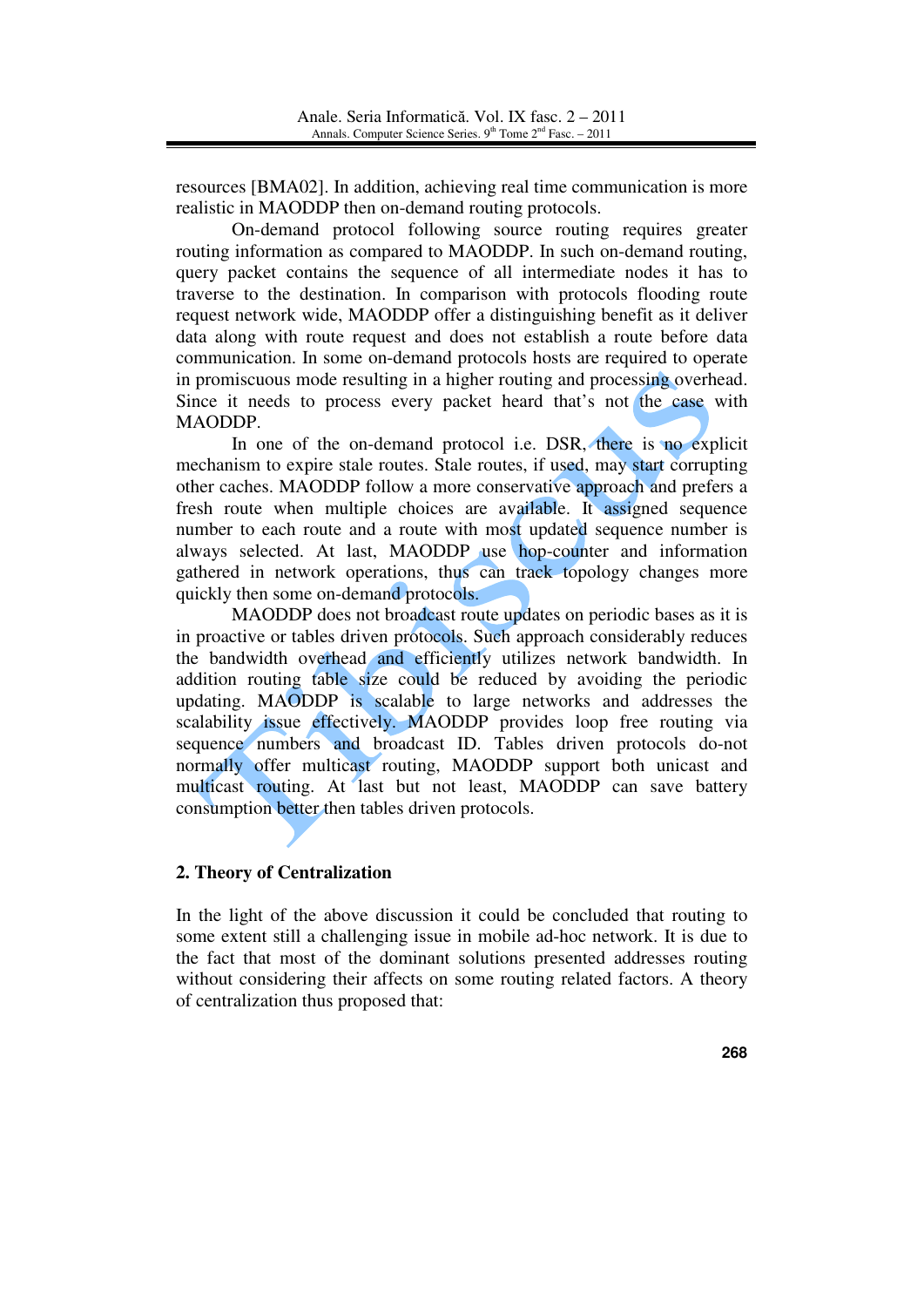*An effective routing mechanism could be established only if routing is dealt in connection with bandwidth, battery power and security of an ad-hoc network.* 

#### **Conclusions and Future Work**

Routing in mobile ad-hoc network is a challenging issue. Much work has been going on to develop a routing mechanism capable of meeting mobile ad-hoc network requirements. The contribution of this work is to introduce a new routing protocol type for mobile ad-hoc network and theory of centralization for routing in mobile ad-hoc network. We believe presented theory could be used as a base in developing new or modifying existing routing schemes to form a better routing strategy for mobile ad-hoc network. In future we will be looking into various interrelated topics of the presented work. We are committed to share our future finding with the ongoing research in this area.

#### **References**

- [Bak04] **H. Bakht** *Some Applications of Mobile Ad-hoc Network*, in Computing Unplugged Magazine, 09, 2004
- [BMA04] **H. Bakht, M. Merabti, R. Askwith** *Centralized frame for routing in mobile ad-hoc networks*. in International Conference on Computer Communication. September, 2004. Beijing, China
- [Bak10a] **H. Bakht**  *Mobile Ad-hoc on-Demand Data Delivery Protocol (MAODDP)*, IETF draft, November 2010.
- [WKO04] **T. Wan, E. Kranakis, P. Van Oorschot** *Securing the Destination Sequenced Distance Vector Routing Protocol (S-DSDV),* in 6th International Conference on Information and Communications Security. Oct. 27-29, 2004. Malaga, Spain: Springer Verlag.
- [PR99] **Ch. E. Perkins, E. M. Royer** *Ad-hoc On-Demand Distance Vector Routing*, Proceedings of the 2nd IEEE Workshop on